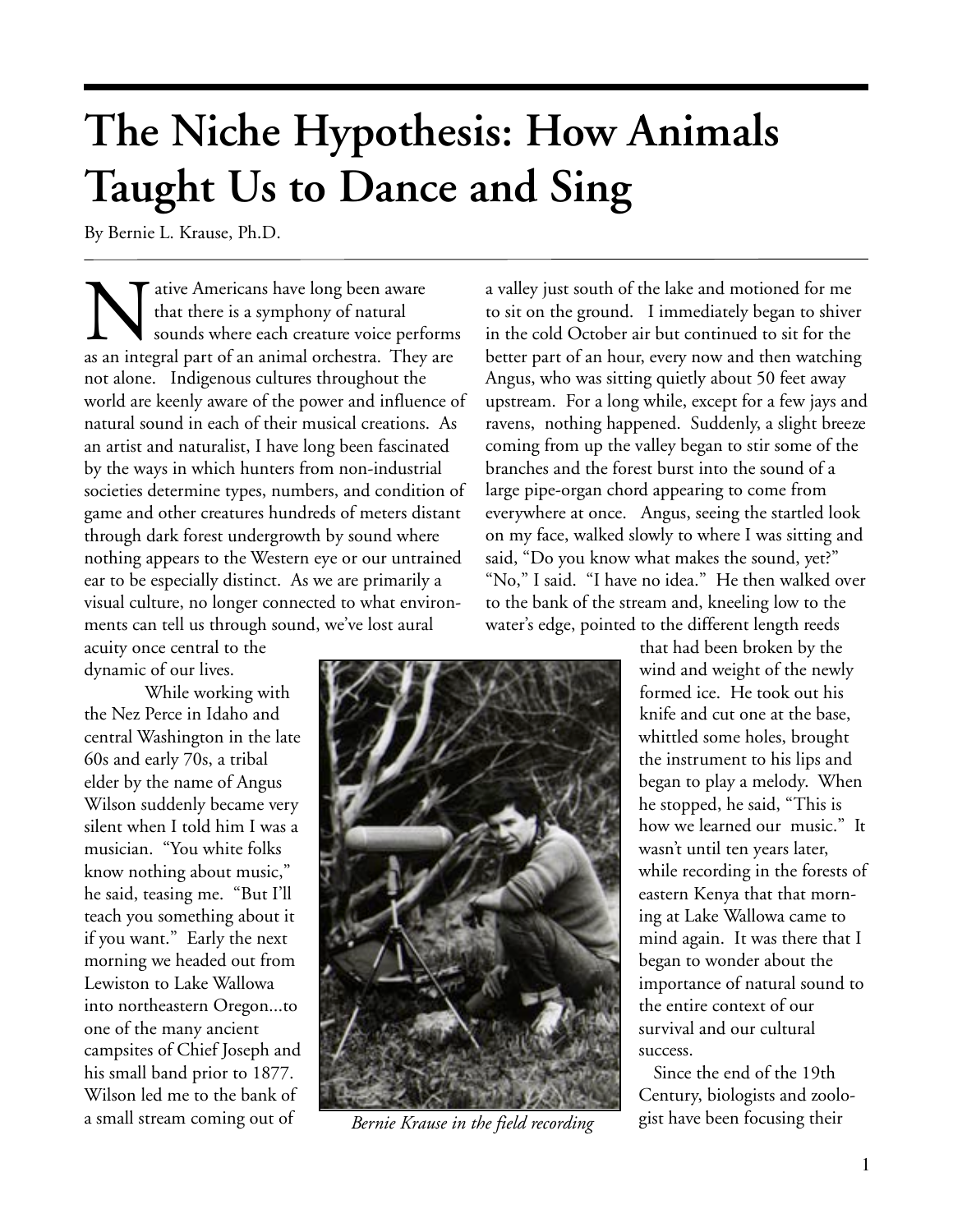research in large part on the study of singular creatures in an effort to understand an organism's connection to the whole environment. Isolated studies were always easier to grasp and measure within the canons of pure and carefully considered academic terms. Study controls were easier to impose. And quantified results have been the proverbial means to heaven's gate...at no little cost to comprehensive knowledge. Indeed, even in the relatively new field of bio-acoustics (bio = life, acoustics = sound) where feasible recording technology first emerged in the late 60s, field researchers have earnestly sampled single creature sounds and have tried to isolate individual animal vocalizations only to find that significant parts of the messages have eluded them altogether.

In a recent essay on this subject, Stephen Jay Gould spoke of "...the invisibility of larger contexts caused by too much focus upon single items, otherwise known as missing the forest through the trees."

("Abolish the Recent," Natural History, May, 1991, pages 16-21.) Later in the article Gould suggested that we have a great deal of difficulty grasping the larger, more complex concepts - even when they may hold the key to simpler truths. Bearing this in mind, we are just now beginning to realize the important rôle

ambient sound plays in our environment. Abstracting the voice of a single creature from a habitat and trying to understand it out of context is a little like trying to play Samuel Barber's "Adagio for Strings" absent a violin section as part of the orchestra.

From what we have just begun to see, it appears that ancient human beings had learned well the lessons imparted by natural sounds. Their lives depended as much (if not more) on their ability to hear and understand the audio information imparted by their surroundings as those given by visual cues. Small enclaves like the Jivaro and other tribes of the Amazon Basin survive using this information today. Not only can these extraordinary folks distinguish one creature sound from another but they recognize

the subtle differences in sound between the various mini-habitats (as small as 20 sq. meters) in a forest, even when these localities appear to have visually identical biological and geological components. More likely than not, even when travelling in total darkness, these remarkable groups appear to determine their exact location simply by listening. Furthermore, when we closely observe the effects of chimpanzees, Mountain Gorillas and Orang-Utans pounding out complex rhythms on the buttresses of rainforest trees, one cannot help but be struck by the articulation of the message, its effect on other groups of primates in the vicinity of the sounds, and the natural origins of the human art of drumming and making music.

Experienced composers know that in order to achieve an unimpeded resonance the sound of each instrument must have its own unique voice and place in the spectrum of events being orchestrated. All too little attention has been paid to the fact that

insects, birds and mammals in

any given environment have been finding their aural niche since the beginning of time...and much more successfully then we might have imagined. Indeed, combining an audition with a graphic print-out of the diversity and structure of natural sounds from a rainforest forcefully demonstrates very special

relationships of many insects, birds, mammals, and amphibians to each other. A complex vital beauty emerges that the best of sonic artists in Western culture have yet to achieve. Like the recent acknowledgment that medicine owes much to rainforest flora, it is my hunch that the development our sound arts owes at least as much to the "noise" of our natural environments.

Based on R. Murray Schafer's exceptional vision of sound, the premise that soundscape ecology or the study of sound in any environment provides important clues as to "the effects of the acoustic environment... or the physical responses or behavioural characteristics of those living within it" (Handbook for Acoustic Ecology, B. Truax, Ed., ARC Publications, 1978), we are just beginning to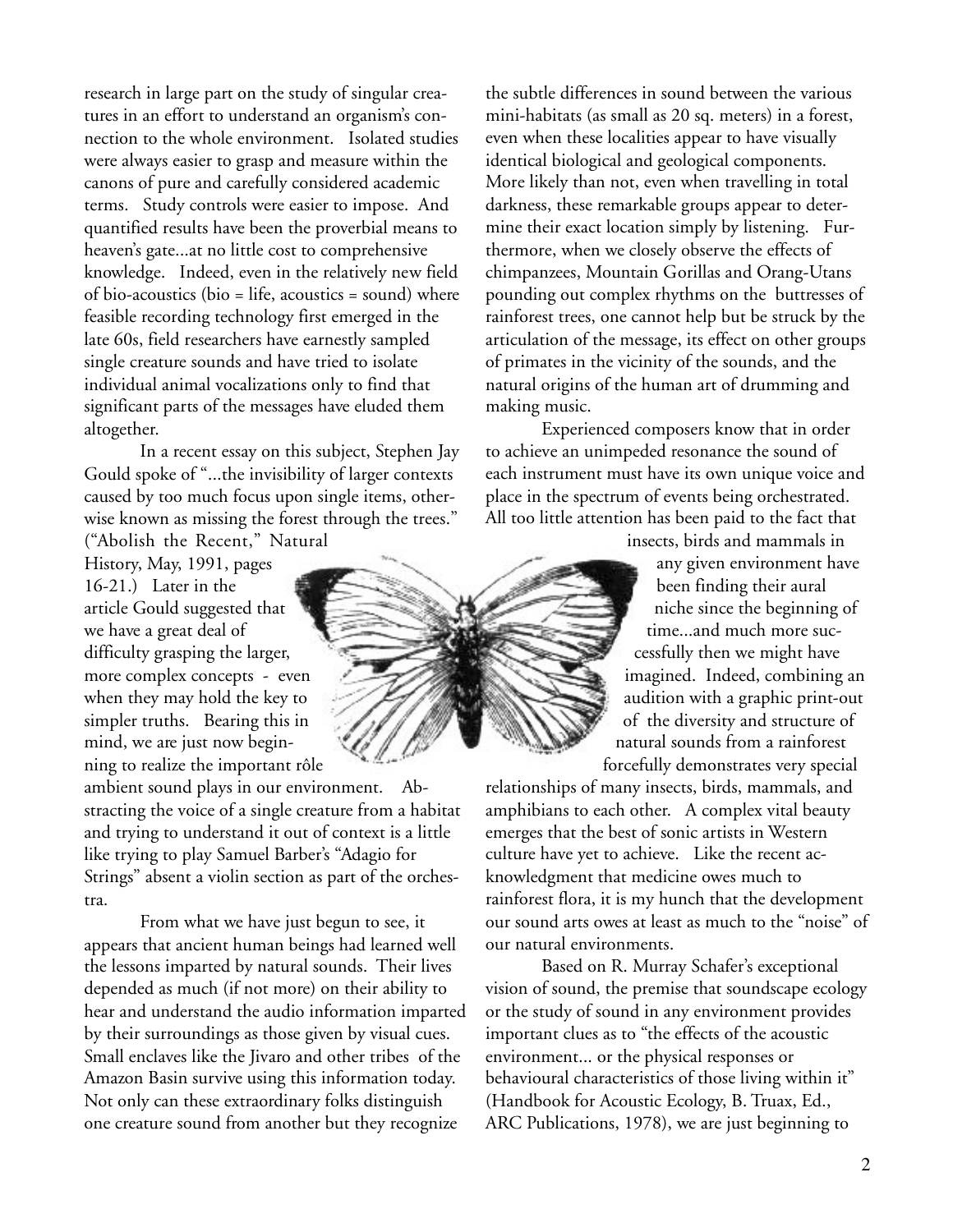

Figure 1

listen more symbiotically to sound in our varied environments. What our ancestors knew and what successfully guides many forest inhabitants today is the knowledge that every zone in any given environment, where the natural habitat is still completely intact, has its own unique voice. Sometimes, if one moves just 10 or 20 meters in one direction or another in any old-growth habitat, the sound will be quite different even where there is similar vegetation and climate.

From the early bio-acoustic studies we have done, I believe we have recently discovered some evidence of the roots of ancient musical composition...something which has evolved over time and from which ancient human beings learned some pretty complex formulae. First of all, these folks

seem to have been aware that each creature appears to have its own sonic niche (channel, or space) in the frequency spectrum and/or time slot occupied by no other at that particular moment. Taking a giant leap when considering the habitat as a whole, the sounds of each of these zones are so unique and important to creature life in a given location, if one creature stops vocalizing, another immediately joins the chorus to keep that audio bio-spectrum intact. An audio bio-spectrum is a acoustical spectrographic

> mapping of any particular habitat by frequency (pitch, sometimes tone) and amplitude (loudness) over short periods of time.

> > Territory is now defined in dimensions well beyond the 3-D topographical. In younger habitats birds and mammals will occupy only one niche at a time.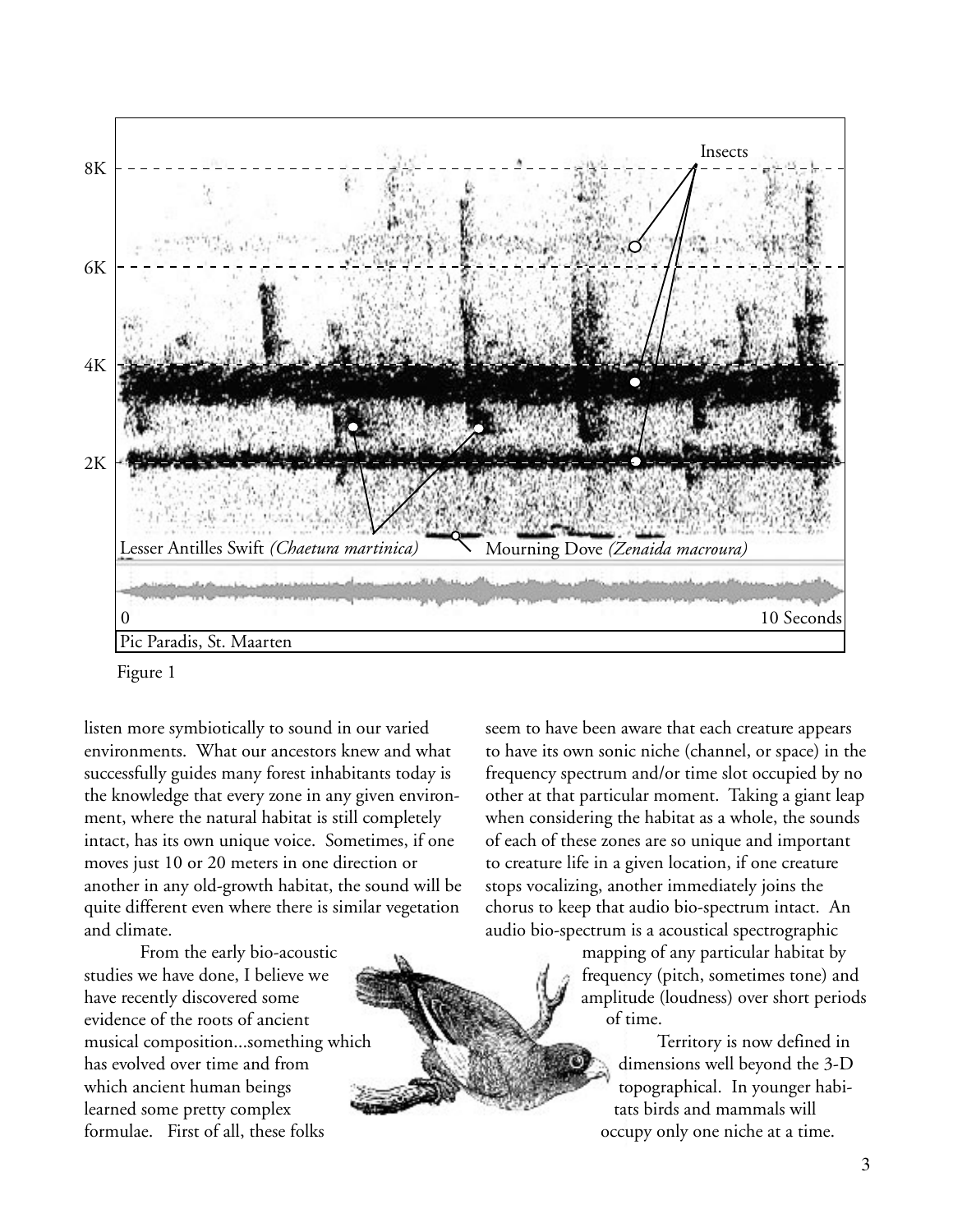

Figure 2

However, in older environments, some tropical rainforest animal vocalizations, like the Asian paradise flycatcher *(Terpsiphone paradisi)*, are so highly specialized that their voices occupy several niches of the audio biospectrum at the same time thus laying territorial claim to several audio channels. From our observations of the Asian paradise flycatcher, we suspect that we will soon be able to utilize this acoustical methodology to help determine the age

of certain habitats. Not a few migrating eastern American warblers, able to learn only one song and call in their lives, find themselves unable to adjust to the changes in ambient sound when they fly to their

disappearing Latin American winter nesting grounds. Where these environments have been deforested, and when birds try to move to nearby and ostensibly similar or secondary growth habitats, they discover that they are unable to be heard. Our studies are beginning to show a strong likelihood that survival might be impaired because territorial and/or gender related communications are masked.  *Figures 1* and *2* show simple and

complex habitat ambient niches where consistent dark lines running horizontally across the page represent a unique mixtures of insect voices shown occupying several "bands" of a 20 - 10,000 Hertz frequency spectrum in *Figure 1* and a 20 - 20kHz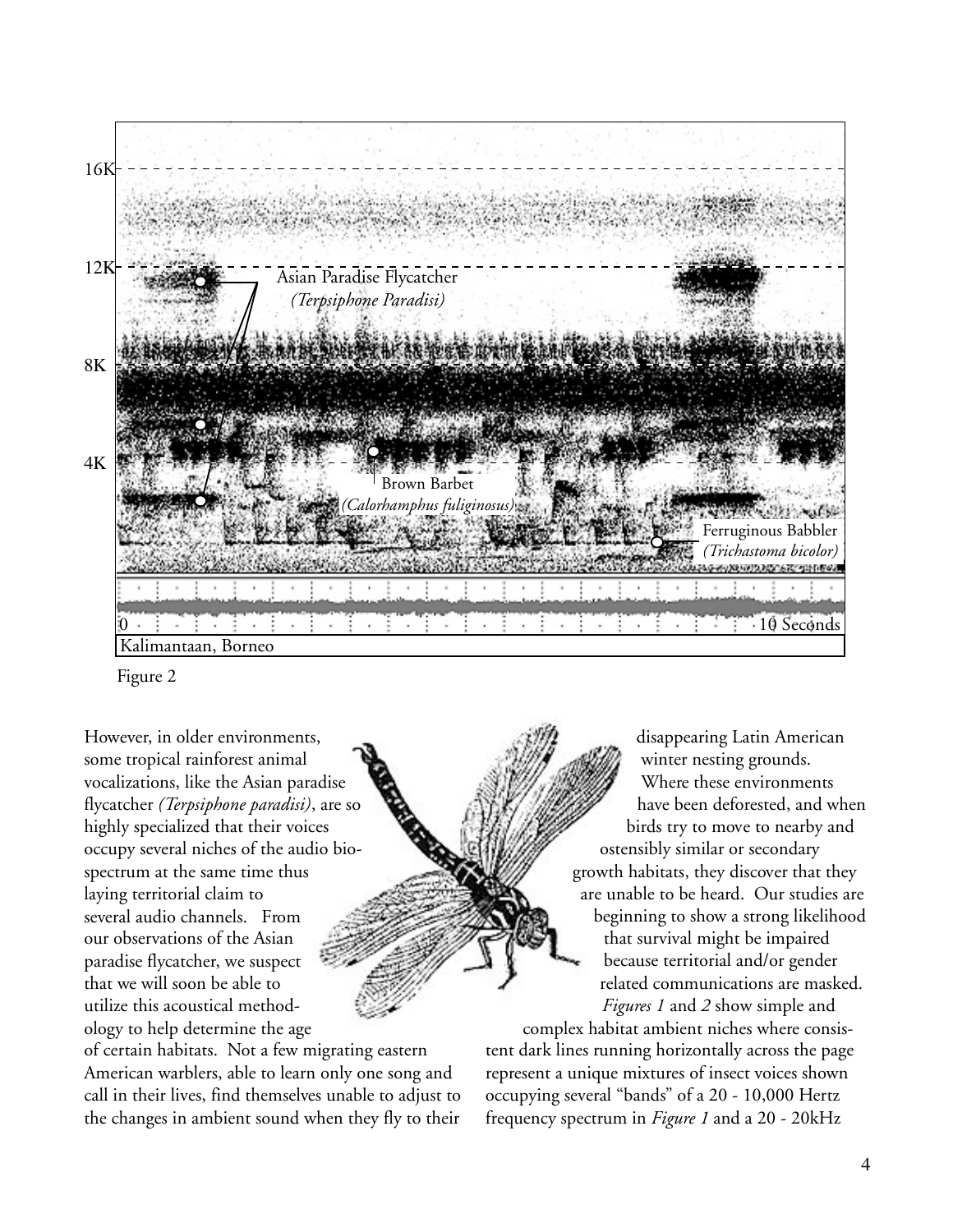spectrum in *Figure* 2. The darker the line, the greater the amplitude in that particular range. The short lines toward the bottom of the page in *Figure 1* represent the low voice of a Zenaida dove, a species of bird living in the Virgin Islands on St. Maarten. This sample was taken on Pic Paradis, a 400m mountain on the French side. The *Figure 2* sample was recorded recently in Borneo. Again, the consistent horizontal lines running across the middle of the page represent insect voices. However, notice the Asian Paradise flycatcher *(Terpsiphone paradisi)* vocalizations at both the left and right sides of the page. Its voice is made up of three



*Krause in the field*

harmonic components called formants. And they fit uniquely and exactly into several niches where there is little or no vocal energy represented by the light or white spaces. It turns out that in every unaltered habitat we have recorded, many birds, mammals and amphibians find and learn to vocalize in acoustical niches unimpeded by the voices of less mobile creatures such as near-ranging insects.

We first noticed this phenomenon while working in Africa in the early 80s. Many habitats have been recorded since. To obtain these recordings we would typically spend 500 hours on site to get 15 minutes of usable material...a ratio of 2,000:1. The long wait is due primarily to the introduction of human-induced mechanical noise(s) like chain saws (from 20 miles away), aircraft, motorized riverboats, etc. To date, our library consists of approximately 3,500 hours of material...20% of it from now-extinct habitats.

While recording species-specific creatures, we

would often wait for up to 30 hours in one location for a desired event to take place. Out of boredom and because there was nothing else to do at the time, we began to record pure ambient sounds. When a bird sang or a mammal or amphibian vocalized, the voices appeared to fit in relation to all of the natural sounds of the immediate environment in terms of frequency and prosody (rhythm). Over a number of years we would return to the same sites only to find, when the recordings were analyzed, that each place showed incredible bio-acoustic consistency...much like

we would expect to find from fingerprint matching.

The bird, mammal and frog vocalizations we recorded all seemed to fit neatly into their respective niches. And the bio-acoustic niches from the same locations all remained the same (given time of year, day, and weather patterns). Having just begun to work in Indonesian rainforests, early analysis indicates similar results from each of the biomes we have visited and recorded.

While the audio bio-spectra of each location remain essentially constant, large habitats of the same region will show local variability and regional similarities, all at the same time. However, each area generates its own unique voiceprint and can be identified by sonogram. We find this to be particularly true where the density of living organisms is greater such as tropical rainforest habitats. As more creatures vie for acoustical space, the ability to clearly articulate a voice within that space is more critical to each species' survival. As would be expected,